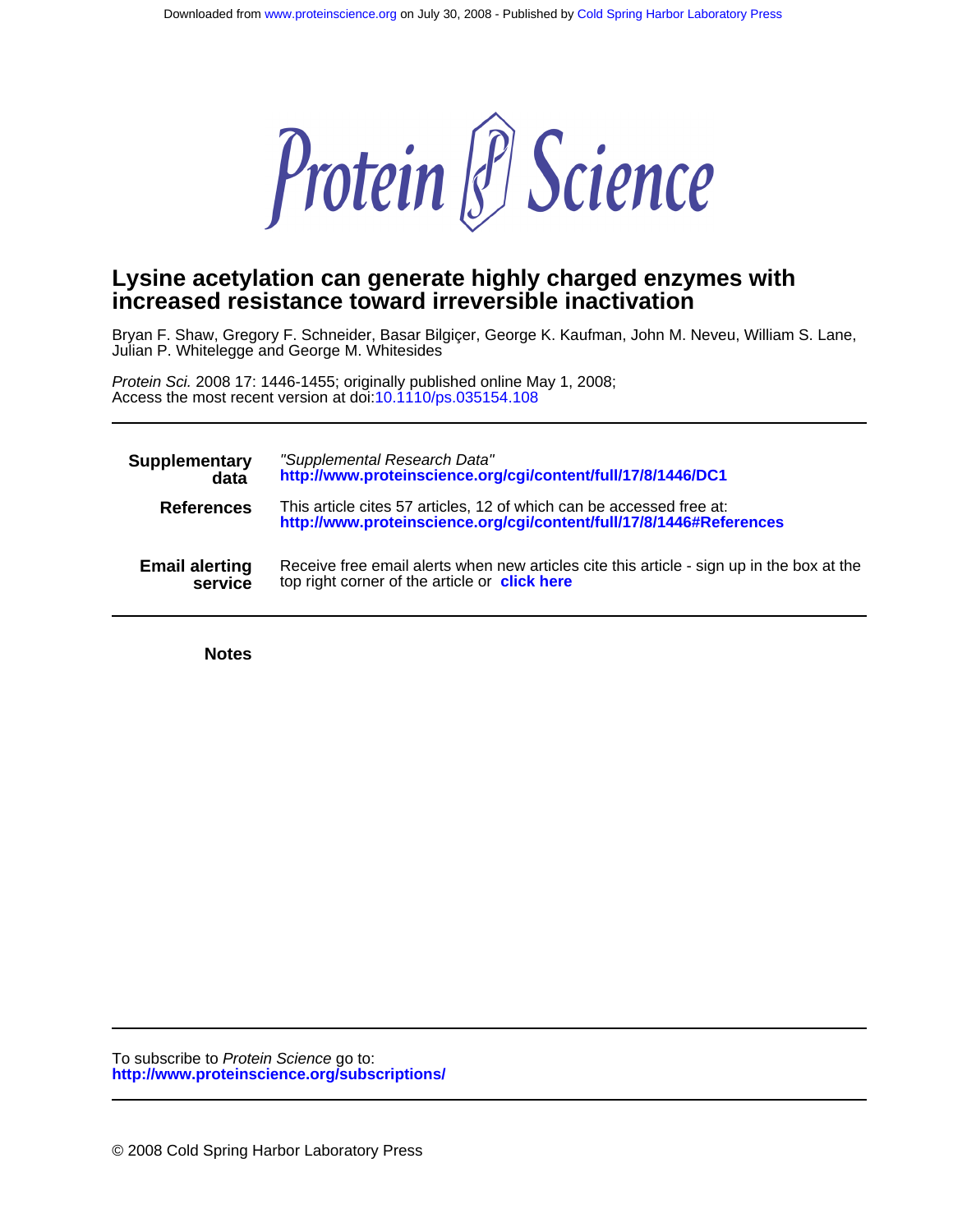# Lysine acetylation can generate highly charged enzymes with increased resistance toward irreversible inactivation

# BRYAN F. SHAW, $^1$  GREGORY F. SCHNEIDER, $^1$  BAŞAR BILGIÇER, $^1$ GEORGE K. KAUFMAN,<sup>1</sup> JOHN M. NEVEU,<sup>2</sup> WILLIAM S. LANE,<sup>2</sup> JULIAN P. WHITELEGGE,<sup>3</sup> AND GEORGE M. WHITESIDES<sup>1</sup>

<sup>1</sup>Department of Chemistry and Chemical Biology, Harvard University, Cambridge, Massachusetts 02138, USA <sup>2</sup>Mass Spectrometry and Proteomics Resource Laboratory, FAS Center for Systems Biology, Harvard University, Cambridge, Massachusetts 02138, USA

<sup>3</sup>Department of Psychiatry and Biobehavioral Sciences, University of California at Los Angeles, Los Angeles, California, USA

(RECEIVED February 27, 2008; FINAL REVISION April 24, 2008; ACCEPTED April 24, 2008)

#### Abstract

This paper reports that the acetylation of lysine  $\varepsilon$ -NH<sub>3</sub><sup>+</sup> groups of  $\alpha$ -amylase—one of the most important hydrolytic enzymes used in industry—produces highly negatively charged variants that are enzymatically active, thermostable, and more resistant than the wild-type enzyme to irreversible inactivation on exposure to denaturing conditions (e.g., 1 h at  $90^{\circ}$ C in solutions containing 100-mM sodium dodecyl sulfate). Acetylation also protected the enzyme against irreversible inactivation by the neutral surfactant TRITON X-100 (polyethylene glycol p-(1,1,3,3-tetramethylbutyl)phenyl ether), but not by the cationic surfactant, dodecyltrimethylammonium bromide (DTAB). The increased resistance of acetylated  $\alpha$ amylase toward inactivation is attributed to the increased net negative charge of  $\alpha$ -amylase that resulted from the acetylation of lysine ammonium groups (lysine  $\varepsilon$ -NH $_3^+$   $\rightarrow \varepsilon$ -NHCOCH<sub>3</sub>). Increases in the net negative charge of proteins can decrease the rate of unfolding by anionic surfactants, and can also decrease the rate of protein aggregation. The acetylation of lysine represents a simple, inexpensive method for stabilizing bacterial  $\alpha$ -amylase against irreversible inactivation in the presence of the anionic and neutral surfactants that are commonly used in industrial applications.

Keywords: amylase; charge ladders; industrial biotechnology; protein aggregation; protein engineering; sodium dodecyl sulfate; thermostability

Supplemental material: see www.proteinscience.org

This paper describes a strategy for generating chemically modified derivatives of industrially important enzymes with unusually high net negative charge in order to increase their resistance toward irreversible inactivation by negatively charged and neutral surfactants (Vendruscolo and Dobson 2007). The acetylation of multiple lysine residues ( $\sim$ 17) in a thermostable  $\alpha$ -amylase (from *Bacillus* licheniformis; E.C. 3.2.2.1, denoted BLA) protected this enzyme from irreversible inactivation by heat and surfactant, and did not perturb the native structure or decrease the thermostability of the enzyme. Using inexpensive chemistry to produce highly charged enzymes is a practical method for improving the resistance of industrially important hydrolases (e.g.,  $\alpha$ -amylase) and other enzymes (e.g., carbonic anhydrase, E.C. 4.2.1.1) against irreversible, surfactant- and heat-mediated inactivation. Achieving

Reprint requests to: George M. Whitesides, Department of Chemistry and Chemical Biology, Harvard University, Cambridge, MA 02138, USA; e-mail: gwhitesides@gmwgroup.harvard.edu; fax: (617) 495-9857.

Abbreviations: BLA, a-amylase from bacillus licheniformis; CD, circular dichroism; CE, capillary electrophoresis; DSC, differential scanning calorimetry; DTAB, dodecyltrimethylammonium bromide; ESI-MS, electrospray ionization mass spectrometry; HEPBS, N-(2- Hydroxyethyl)piperazine-N'-(4-butanesulfonic acid); SDS, sodium dodecyl sulfate; Tris, tris-hydroxymethylaminomethane.

Article and publication are at http://www.proteinscience.org/cgi/doi/ 10.1110/ps.035154.108.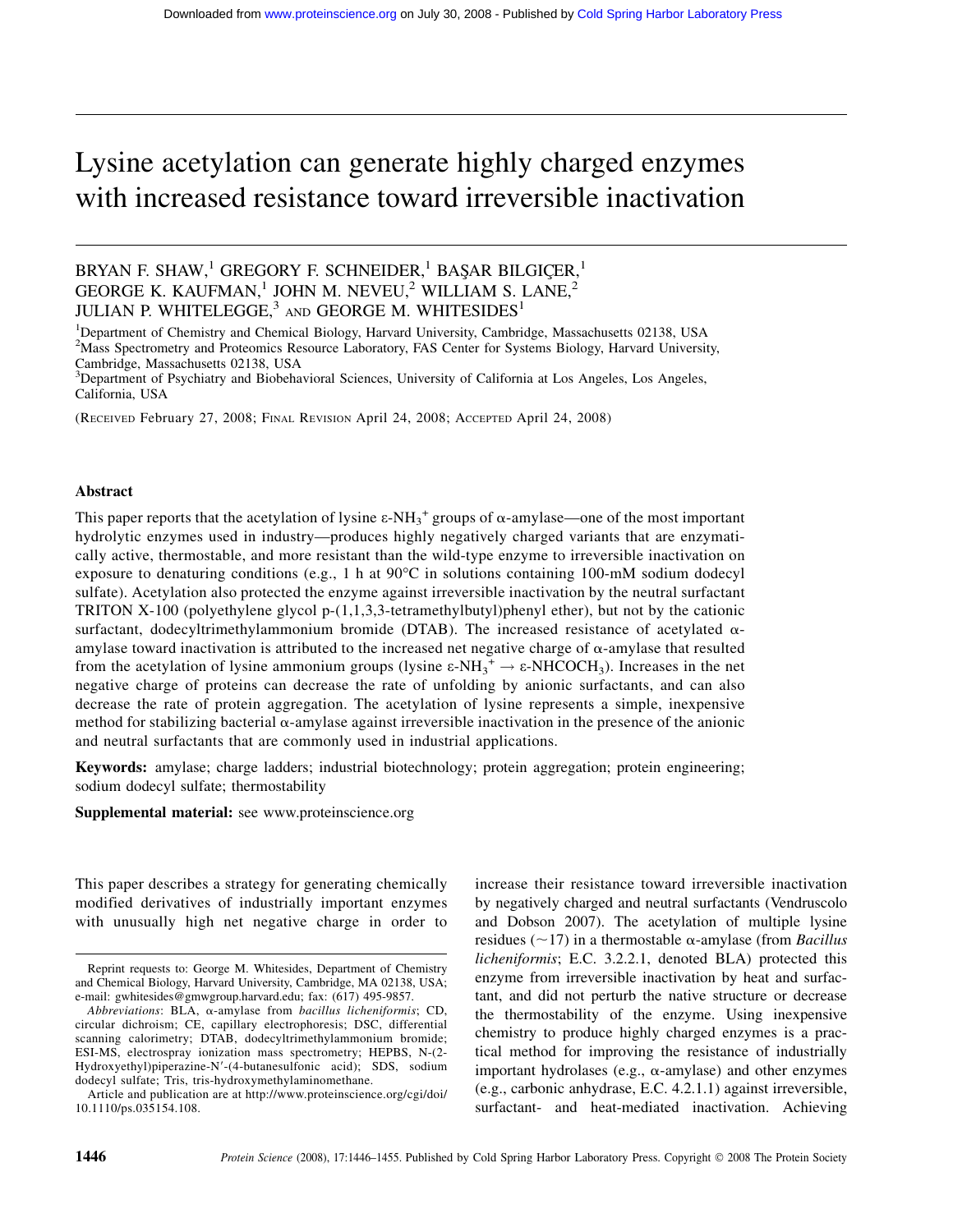#### Highly charged enzymes by chemical modification

similarly large increases in net charge with mutagenesis is time consuming, and the effects of multiple amino acid substitutions on the structure, thermostability, and activity of the protein can be difficult to predict.

Enzymes are used as catalysts in various industrial, commercial, and pharmaceutical applications (Kirk et al. 2002; Soetaert and Vandamme 2006); they are more selective, more efficient, and less toxic than many synthetic catalysts. Among their disadvantages (in commercial or industrial applications) are their low thermostability, their propensity to aggregate, their high cost, and their potential to act as allergens. Efforts to develop variants of industrially important enzymes that have increased resistance toward inactivation have involved: (1) the discovery of new enzymes from thermophilic, halophilic, or alkaliphilic bacteria such as Bacillus clausii (Salameh and Wiegel 2007), (2) the engineering of existing enzymes by site-directed mutagenesis (Korkegian et al. 2005; Reetz et al. 2006), and directed evolution (Johannes and Zhao 2006).

The largest application of enzymes in industrial biotechnology, both in terms of quantity and cost, is the use of  $\alpha$ -amylases, cellulases, lipases, and proteases in commercial cleaning solutions, e.g., fabric cleaners (Kirk et al. 2002). Among the surfactants commonly used in commercial cleaners are the anionic surfactants sodium dodecyl sulfate (SDS, also known as sodium lauryl sulfate, or SLS), sodium lauryl ether sulfate (SLES), and the nonionic surfactant Triton X-100 (i.e., 4-[1,1,3,3 tetramethylbutyl]phenyl-polyethylene glycol). Cationic surfactants are not commonly used because of their toxicity. The concentration of surfactant in liquid formulations of detergent is typically 5%–20% by weight (Saeki et al. 2007). Enzymes used in these applications must therefore retain (or regain) activity after storage in high concentrations of surfactants.

The inactivation of enzymes (in vivo and in vitro) is a result of: (1) protein unfolding and/or loss of a cofactor, (2) the misfolding and aggregation of proteins, (3) the covalent modification of amino acids needed for catalysis, (4) the binding of inhibitors at the active site, and (5) the hydrolysis of peptide bonds.

The inactivation of industrial enzymes in applications in vitro, and particularly in surfactant solutions, involves principally the first two factors: unfolding and aggregation (or misfolding). Four factors determine the rate of aggregation of proteins: thermostability of the native state, net charge, hydrophobicity, and the propensity to form b-sheet secondary structure (Chiti et al. 2002, 2003). In general, the rate of aggregation correlates directly with both hydrophobicity and propensity to form b-sheets, and inversely with both net charge (positive or negative) and thermostability (Chiti and Dobson 2006). The potent effect of net charge, in particular, on the rate

of protein aggregation is illustrated by single amino acid substitutions that reduce net charge and promote protein aggregation without significantly changing the hydrophobicity, thermostability, solution structure, or activity of the protein (e.g., the E100K, D101N, S139K, and D90A variants of superoxide dismutase that cause the protein aggregation disease, amyotrophic lateral sclerosis) (Shaw and Valentine 2007). Liu and coworkers have shown recently that ''supercharged'' variants of green fluorescent protein and glutathione-S-transferase, with increases in formal charge between  $\sim$  20 and 50 units (generated by multiple rounds of mutagenesis), are especially resilient to irreversible inactivation and aggregation (Lawrence et al. 2007).

Net charge, hydrophobicity, and thermostability also govern the rate of surfactant-mediated unfolding. Recent work from our laboratory using protein charge ladders has shown that increases in net charge, and decreases in hydrophobicity, can increase the kinetic stability (e.g., the half-life) of native bovine carbonic anhydrase II (BCA II) against denaturation in SDS by factors of up to 1000 (Gitlin et al. 2006b,c; Gudiksen et al. 2006). This kinetic stabilization against denaturation by SDS was most pronounced at intermediate degrees of acetylation (i.e., with the intermediate rungs of the charge ladder), and occurred in spite of large decreases in the thermostability of BCA II (e.g., peracetylation of BCA II decreased the temperature of unfolding by  $\sim 20^{\circ}$ C) (Gitlin et al. 2006b).

# Results and Discussion

This study focused on  $\alpha$ -amylase, a calcium-containing metallo-enzyme that catalyzes the hydrolysis of  $\alpha$ -1,4 glycosidic bonds in starch.  $\alpha$ -Amylase has at least six different industrial applications (including a part of the process for the production of ethanol from corn starch) (Kirk et al. 2002). The heat-stable  $\alpha$ -amylase protein that we used (from Bacillus licheniformis, and denoted BLA), is a single subunit protein with a molecular weight (MW) of 55 kDa; it has no disulfide bonds and has 28 lysine residues. The isoelectric point (pI) is  $\sim 6.0$ .

# Chemical modification of  $\alpha$ -amylase

By adding 20  $\mu$ L of 800-mM acetic anhydride to 10.0 mL of a solution of BLA (1.5 mg/mL BLA, 100 mM HEPES, pH 9.0, 23°C), we obtained a mixture of derivatives of BLA that had 16–19 R-NHCOCH<sub>3</sub> groups ( $\Delta MW = +42$ ) Da per acetyl modification). The predominant species contained 17 acetyl modifications according to electrospray ionization (ESI) mass spectrometry (MS) (Fig. 1A,B). We studied this mixture of acetylated species,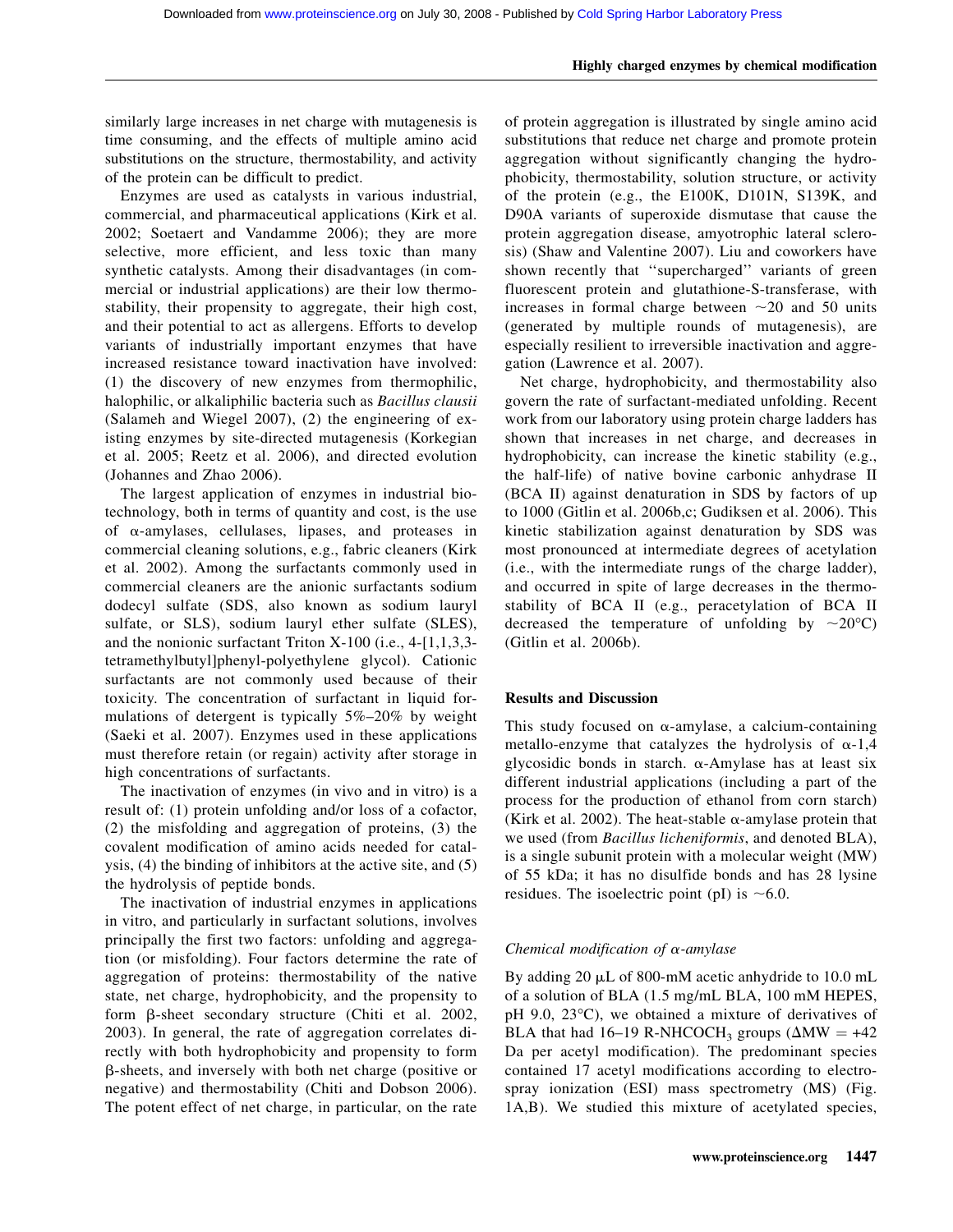

Figure 1. Mass spectrometry of acetylated BLA and capillary electrophoresis of a charge ladder of BLA.  $(A, B)$  Electrospray ionization mass spectra of unmodified BLA (denoted "BLA-Ac[0]") and acetylated BLA (denoted "BLA-Ac= $[-17]$ "). (C) Capillary electropherogram of a charge ladder of BLA prepared by acetylating lysine- $\varepsilon$ -NH<sub>3</sub><sup>+</sup> (and possibly the  $\alpha$ -amino terminus). The ruler above the charge ladder correlates the number of acetyl modifications,  $n$ , with each rung of the ladder; dashed lines in the ruler denote the shoulders of some rungs that constitute a faint second and third charge ladder (the chemical and biophysical nature of these ladders are unknown). The peak marked ''DMF'' represents the electrically neutral marker, dimethyl formamide. (D) Plot of the electrophoretic mobility  $(\mu)$  of each rung of the charge ladder of BLA as a function of n (i.e., the number of acetyl modifications). A line was fit by linear least squares to the linear region of the plot; the x-intercept is equal to the ratio  $Z_{BLAAC(0)}^0/\Delta Z_{Ac}$ ; i.e., the ratio between the net charge of the rung of lowest mobility ( $Z^0_{BAAc(0)}$ ) and the change in charge resulting from a single acetylation ( $\Delta Z_{AC}$ ). The net charge (Z<sup>o</sup>) of BLA-Ac(0) ( $\mu = 1.3 \text{ cm}^2 \text{ kV}^{-1} \text{ min}^{-1}$ ) is equal to the x-intercept. The *inset* table shows  $Z^0_{BLA\text{-}Ac(0)}$  as a function of  $\varDelta Z_{Ac}$ .

which we refer to as "BLA-Ac( $\sim$ 17)," without further separation. Since BLA does not naturally undergo acetylation at the N terminus, it is possible that some regioisomers in the BLA-Ac( $\sim$ 17) mixture were acetylated at the N terminus by acetic anhydride (discussed below; see also Supplemental Fig. S1).

In order to determine if the acetylation of lysine residues in BLA-Ac( $\sim$ 17) were nonspecific in the lysine residues that were modified, and to detect N-terminal actetylation, we used tandem ESI-MS (ESI-MS/MS) to identify modified residues in BLA-Ac( $\sim$ 17). Nonspecific acetylation of lysine residues in BLA-Ac( $\sim$ 17) would result in the detection of acetyl modifications on all 28 lysine residues in BLA.

Because the acetylation of lysine  $\varepsilon$ -NH<sub>3</sub><sup>+</sup> groups in BLA might prevent trypsin from proteolyzing BLA at lysine residues, we performed two separate proteolyses of BLA-Ac( $\sim$ 17) using trypsin and elastase (elastase hydrolyzes peptide bonds at hydrophobic residues). Peptides representing  $\sim$ 89% of the BLA sequence were sequenced by ESI-MS/MS (Fig. S1; see Supplemental material). Eighteen different lysine residues had a +42 Da modification: lys70, 80, 88, 154, 176, 213, 234, 237, 251, 306, 315, 319, 370, 381, 383, 389, 392, and 436. Five lysine residues were not modified: lys47, 76, 106, 180, and 344. Three lysine residues, lys23, 136, and 170 and the ala1 N-terminal alanine residue were not contained in the sequence coverage; we therefore do not know if these residues were acetylated. Nevertheless, the results of ESI-MS/MS suggest that the acetylation of lysine residues in BLA were not entirely random under our reaction conditions.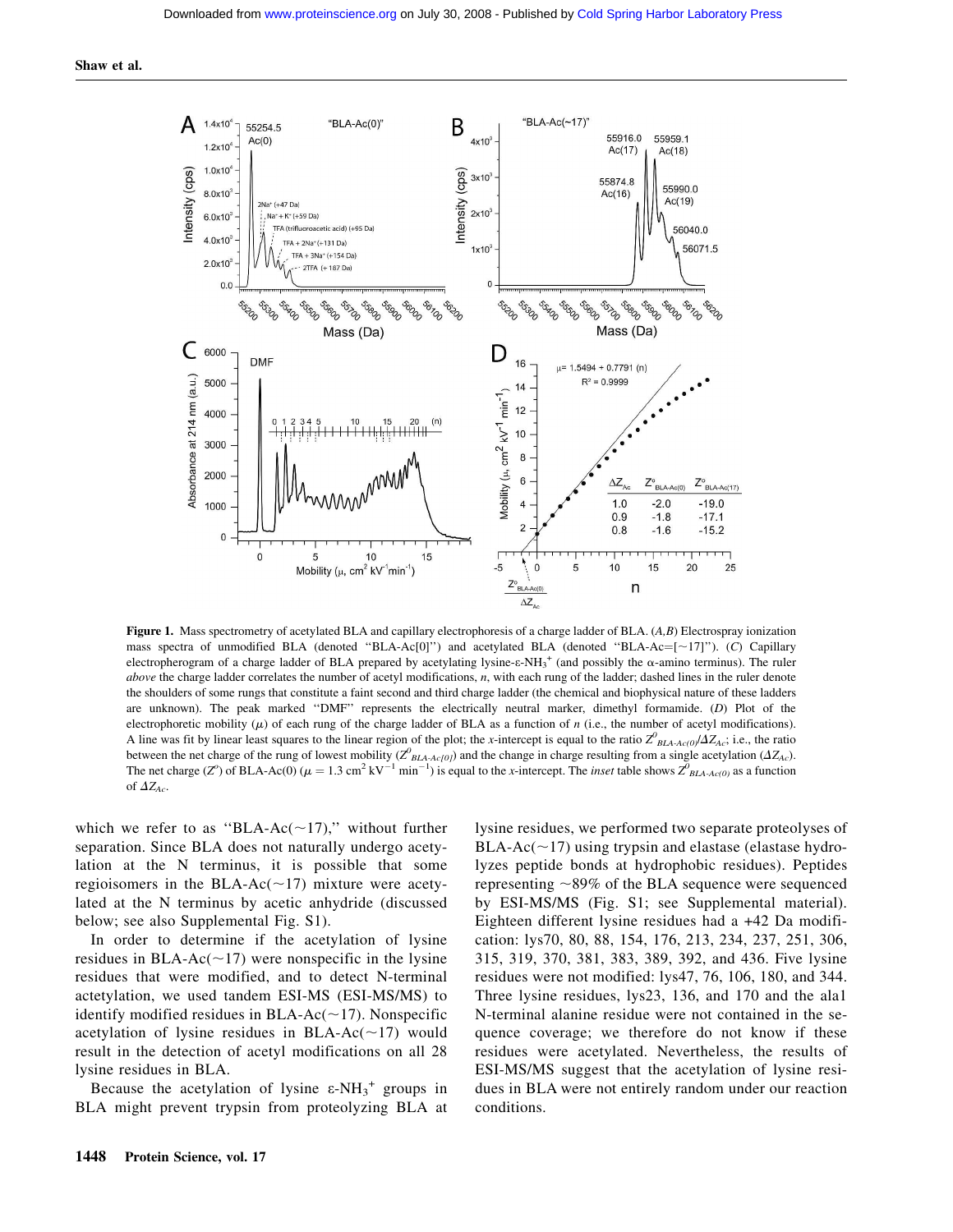# Measuring the net charge of  $\alpha$ -amylase with protein charge ladders and capillary electrophoresis

From studies of carbonic anhydrase at pH 8.4, we have estimated that each acetyl modification increases the net negative charge by 0.9, instead of 1.0 (Gitlin et al. 2006a). This difference in charge is attributed to *charge regula*tion. Charge regulation can be thought of as a consequence of differences between the local pH ( $pH<sub>local</sub>$ ) at a particular residue and the pH of the bulk solvent ( $pH_{solv}$ ); such differences in  $pH<sub>local</sub>$  and  $pH<sub>solv</sub>$  will affect the ionization of acidic or basic residues that have  $pK_a$  values within  $\pm 3$  units of pH<sub>solv</sub>. (Menon and Zydney first discussed charge regulation in the context of protein charge ladders) (Menon and Zydney 2000). Alternatively and equivalently, charge regulation can be considered to reflect changes in the values of  $pK_a$  of ionizable groups due to changes in local electrostatic fields. In the case of the acetylation of lysine- $\varepsilon$ -NH<sub>3</sub><sup>+</sup>, charge regulation arises from a local decrease in pH, and/or an increase in  $pK_a$ (largely in histidine residues).

After taking into account the effects of charge regulation (as measured from charge ladders of BCA II) (Gitlin et al. 2006b), we estimated that the proteins in the mixture BLA-Ac( $\sim$ 17) had an average net charge (at pH 8.5) that was  $\sim$ 15 units more negative (i.e., 17  $\times$  0.9) than that of unmodified BLA (referred to as ''BLA-Ac[0]''). In order to estimate the net charge of BLA-Ac(0) and the net charge of the BLA derivatives in the BLA-Ac( $\sim$ 17) mixture, we prepared a charge ladder of BLA by acetylating lysine- $\varepsilon$ -NH<sub>3</sub><sup>+</sup> functional groups, and analyzed this charge ladder using capillary electrophoresis (CE) (Fig. 1C). CE separates molecular species according to their electrophoretic mobility  $(\mu)$ , which is proportional to the net charge (Z) of the protein and inversely proportional to its hydrodynamic drag (Equation 1) (Grossman 1992). The analysis of protein charge ladders by CE is a convenient tool for the estimation of the net charge of a protein (Gao and Whitesides 1997). We have previously reviewed methods for measuring the net charge of proteins with protein charge ladders and capillary electrophoresis (Gitlin et al. 2006a), and we also include a brief discussion here.

Equation 1 is the generally used approximation that expresses the electrophoretic mobility  $(\mu)$  of a molecular species in terms of its net charge (Z) and molecular weight (*M*). The terms  $C_p$  and  $\alpha$  in Equation 1 are constants. The theoretical value of  $\alpha$  varies from 0.3 to 1.0, and depends on the model used to derive the hydrodynamic drag from the molecular weight; typically for globular proteins  $\alpha \approx 2/3$  (Rickard et al. 1991; Basak and Ladisch 1995). Equation 1 expresses the mobility of rungs of a charge ladder by expressing the net charge, Z, as a function of the net charge of the unmodified

protein ( $Z^{\circ}_{BLA\text{-}A\text{-}c0}$ ) and the change in charge ( $n \cdot \Delta Z$ ) that results from *n* acetylations.

$$
\mu = C_p \frac{Z}{M^{\alpha}} = C_p \frac{Z_{BLA - Ac(n)}^0 + n \cdot \Delta Z}{M^{\alpha}} \tag{1}
$$

The charge ladder for BLA (Fig. 1C) consisted of 23 observable rungs (including the ''zeroth'' rung, which represents the unmodified protein, BLA-Ac[0]). Each rung consisted of a mixture of proteins derived from BLA with the same number  $(n)$  of acetylated R-NH<sub>3</sub><sup>+</sup> functionalities, and thus approximately the same net charge. For an R-NH<sub>3</sub><sup>+</sup>-based charge ladder of BLA, there might theoretically be 30 rungs (BLA has 28 lysine residues and one nonacetylated  $\alpha$ -amino terminus; the unmodified protein counts as another rung). The observed charge ladder (Fig. 1C) has, however, only 23 observable rungs. The rungs at  $n \geq 22$  were not well resolved; the 23rd rung (i.e.,  $n = 22$ ) in Fig. 1C) appeared as a shoulder and not a well-resolved peak. We expected these higher rungs to have lower resolution because of the nonlinear relationship between n and  $\mu$ at very high values of  $n$  (Carbeck et al. 1999).

If the change in net charge  $(\Delta Z)$  that results from acetylation is known, then the net charge of the lowest rung (e.g.,  $Z^{\circ}_{BLA\text{-}[Aco]}$ ) can be estimated by fitting a line to the linear region of the plot and extrapolating the line to the X-axis. Figure 1D shows this type of plot: Here the electrophoretic mobility of each rung of the charge ladder of BLA is plotted as a function of the number of acetyl modifications  $(n)$ . Extrapolation of the best fit line to the X-axis determined that  $Z_{BLA-AC(0)}^{\circ} = -1.8$  (assuming  $\Delta Z =$ 0.9 per acetyl modification).

In contrast to the net charge of BLA-Ac(0) determined by protein charge ladders and capillary electrophoresis (i.e.,  $Z^{\circ}_{BLA-Ac[0]} = -1.8$ ), the net charge of BLA-Ac(0) at pH 8.5 is predicted from its sequence to be –13 (i.e., BLA contains 21 Arg, 28 Lys, 23 His, 25 Glu, and 37 Asp residues; one nonacetylated  $\alpha$ -amino terminus and one  $\alpha$ -carboxy terminus). A difference of this magnitude between values is surprising (although the net charge of proteins as measured by CE  $(Z_{\text{CE}})$  and their net charge as calculated from the amino acid sequence  $(Z_{seq})$  are often different). For example, a survey of 23 proteins found that the values of  $Z_{\text{seq}}$  and  $Z_{\text{CE}}$  differed in magnitude by an average of 26% (Colton et al. 1997).

We have two explanations (which are not mutually exclusive) for why the measured net negative charge of BLA-Ac(0) is  $\sim$ 11 units lower than the value predicted from its amino acid sequence: (1) the coordination of metal cations, and (2) nonstandard values of  $pK_a$  of some ionizable functionalities in BLA. The binding of  $Ca^{2+}$  to BLA is essential for its activity (Juncosa et al. 1994) and X-ray crystallography has shown that the active site of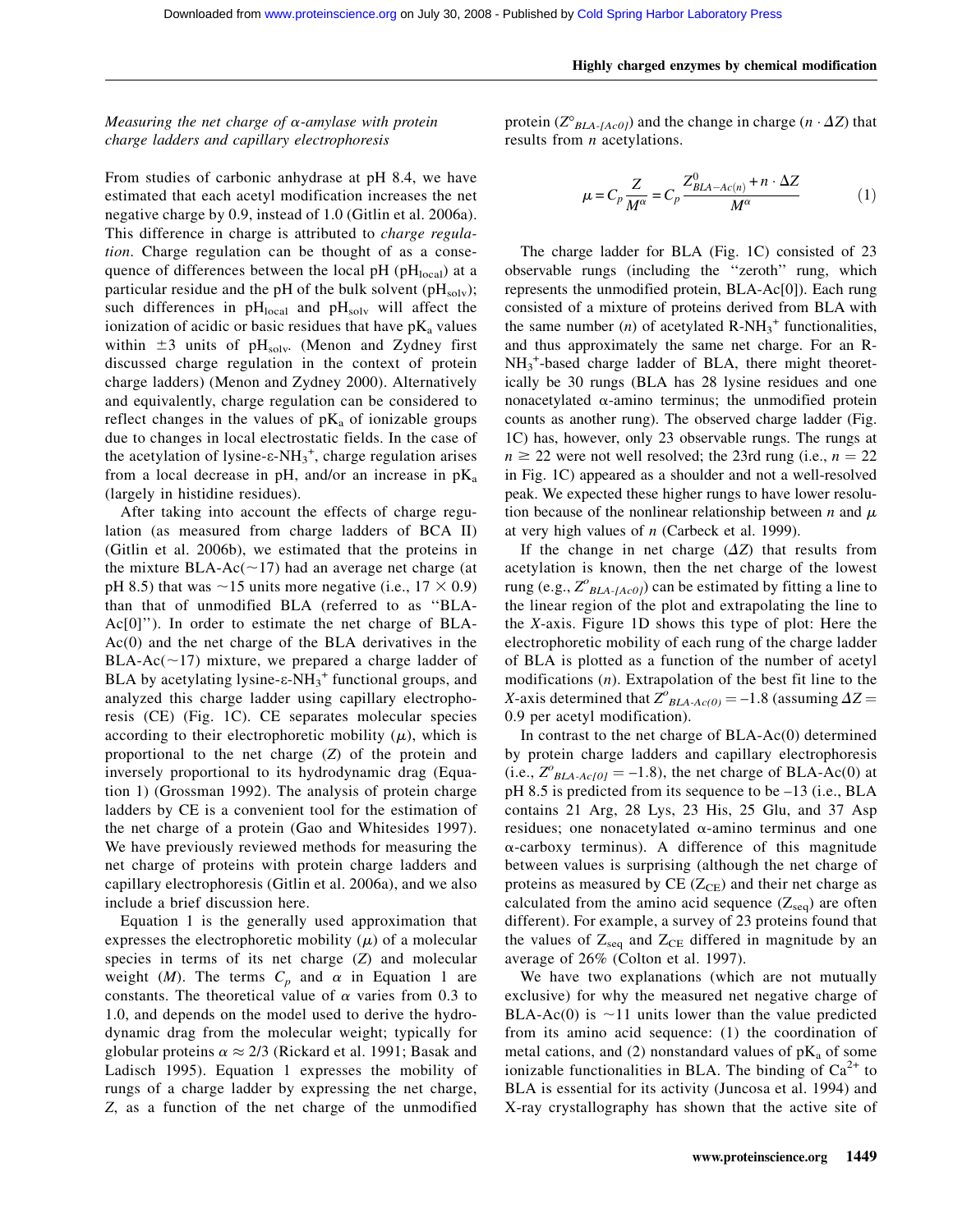BLA exhibits a unique  $Ca^{2+}-Na^{2} - Ca^{2+}$  triad that is coordinated to side-chain carboxylate groups and the oxygen of main-chain carbonyl groups. A third  $Ca^{2+}$ cation is bound distal to the active site (Lee et al. 1991; Machius et al. 1998). The binding of these metal cations might reduce the net negative charge of BLA by as much as 7 units of formal charge. The most plausible candidates for anomalous values of  $pK_a$  are histidine residues. A survey of  $pK_a$  values of 39 different histidine residues from 13 different proteins (Edgcomb and Murphy 2002) showed that the  $pK_a$  of imidazole groups (as measured by NMR spectroscopy) differed greatly from the regularly cited (''standard'') value of 6.3 (Thurlkill et al. 2006) and ranged from 4.6 (His40 of bovine chymotrypsinogen) to 9.2 (His72 in tyrosine phosphatase). The physicalchemical basis for this variation is not completely understood (Edgcomb and Murphy 2002), but may be due in part to local variations in electrostatic potential. The value of  $pK_a$  of aspartate- $\beta$ -CO<sub>2</sub>H and glutamate- $\gamma$ -CO<sub>2</sub>H also vary widely in proteins (García-Moreno et al. 1997).

# Measuring the effects of acetylation on the structure and thermostability of  $\alpha$ -amylase

In order to determine if the acetyl modifications changed the secondary structure of native BLA, we analyzed BLA-Ac(0) and BLA-Ac( $\sim$ 17) with circular dichroism (CD) spectroscopy. The CD spectra of BLA-Ac(0) and BLA- $Ac(\sim 17)$  (Fig. 2A) were nearly superimposable; this similarity suggests that the extensive acetylation did not perturb the overall secondary structure of BLA (under reaction conditions that favored the native state of BLA; 25°C, pH 8.4).

Differential scanning calorimetry (DSC) demonstrated that lysine acetylation did not decrease the thermostability of BLA (Fig. 2B; 0 mM surfactant, 10 mM phosphate, pH 7.4). The thermal unfolding of BLA-Ac(0) produced a single endothermic transition with a melting temperature  $(T_m)$  at 83°C. This value is consistent with previously published reports (Declerck et al. 2003). The thermal unfolding of BLA-Ac( $\sim$ 17) produced two unresolved, overlapping endothermic transitions at  $\sim 84^{\circ}$ C and 93 $^{\circ}$ C. We cannot fully explain the overlapping transitions, but it is reasonable to attribute them to (1) a uniform decrease in the cooperativity of unfolding of all proteins in the mixture, (2) distinct transitions for different derivatives in the mixture (e.g., BLA-Ac $[16]$  vs. BLA-Ac $[19]$ ), or  $(3)$ distinct transitions for regioisomers of derivatives in the mixture. Nevertheless, the increase in thermostability upon acetylation is not completely surprising, and is not necessarily due to increases in net charge. For example, lysine acetylation also increases the hydrophobicity of the lysine side chain. The Hansch  $\pi$ -parameter (logP) for  $NH_3^+$  groups is log  $P = -2.12$ ; and for NHCOCH<sub>3</sub> groups  $log P = -1.21$  (Hansch and Steward 1964; Hansch and



Figure 2. Lysine acetylation did not alter the secondary structure or decrease the thermostability of BLA. (A) Circular dichroism of unmodified BLA (denoted ''BLA-Ac[0]'') and acetylated BLA (denoted ''BLA- $Ac[\sim17]$ "). CD spectra of acetylated and nonacetylated proteins were nearly superimposable (0 mM surfactant, pH 8.5, 25 mM Tris). (B) Thermal unfolding of acetylated and unmodified BLA monitored by differential scanning calorimetry (pH 7.4, 10 mM phosphate, 0 mM surfactant). BLA-Ac(0) had a single transition at  $T_m = 83^{\circ}$ C; the thermal unfolding of BLA-Ac( $\sim$ 17) yielded two transitions at 84°C and 93°C.

Coats 1970). Although it is a general rule of protein engineering that increasing the surface hydrophobicity (e.g., by introducing hydrophobic residues via site-directed mutagenesis) decreases the thermostability of the native state (Matthews 1993; Lee and Vasmatzis 1997), BLA represents a well-known exception to this rule (Declerck et al. 2003; Machius et al. 2003). Over nine different hydrophobic variants of BLA have been shown to be more thermostable than the wild-type (WT) protein. For example, the hepta-variant of BLA (H133I/H156Y/ A181T/N190F/A209V/Q264S/N265Y) exhibited a  $T_m =$ 106°C, whereas the WT protein exhibited a  $T_m = 83$ °C (Declerck et al. 2003). X-ray crystallographic analysis of hydrophobic variants of BLA suggested that the stabilizing effects of these bulky substitutions could be due to an increase in the molecular packing at surface indentations in BLA (Declerck et al. 2003). The stabilizing effects of lysine acetylation in BLA (against thermal unfolding) could be due to a similar effect.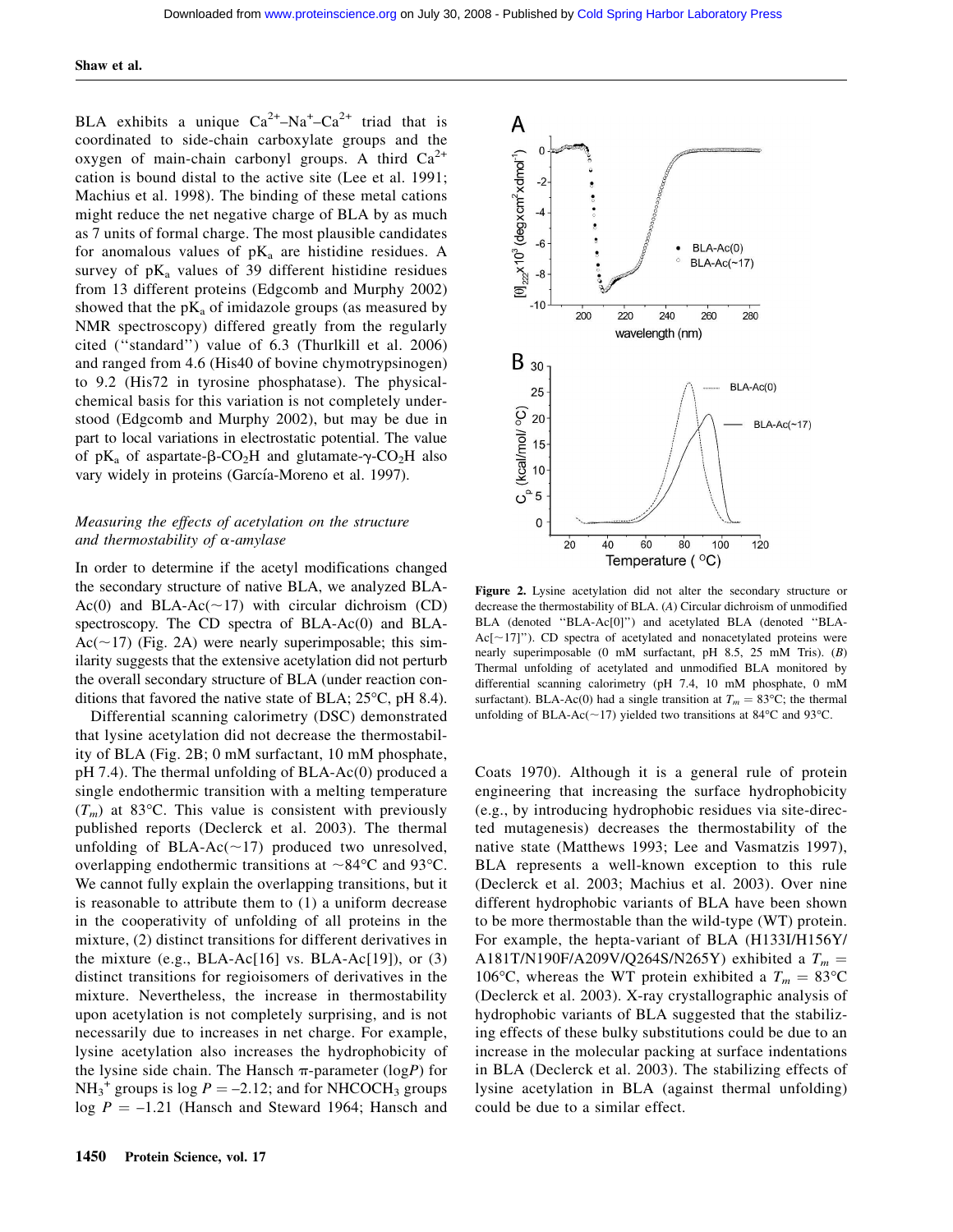We do not expect the increase in thermostability that we observed for acetylated  $\alpha$ -amylase to be a general outcome of acetylating proteins. For example, analysis of derivatives of BCA II using DSC showed that peracetylation lowered the  $T_m$  from 70°C to 50°C (although peracetylation did increase the kinetic stability of BCA II toward unfolding by SDS) (Gitlin et al. 2006b). Similarly, the acetylation of  $~60\%$  of the lysine residues in cytochrome c reduced the  $T_m$  from 85°C to 65°C (Jain and Hamilton 2002).

# Lysine acetylation protects  $\alpha$ -amylase from irreversible inactivation by heat and surfactant.

We measured the enzymatic activity of BLA and its derivatives by measuring an increase in absorbance at 400 nm due to the formation of p-nitrophenol ( $\lambda_{\text{max}} = 400 \text{ nm}$ ) by hydrolysis of 4,6-o-benzilidine-p-nitrophenyl maltoheptaoside in the presence of  $\alpha$ -glucosidase (McCleary et al. 2002). The activity of BLA was measured after cooling an aliquot of BLA solution ( $25^{\circ}$ C or  $90^{\circ}$ C, 0–100 mM SDS, Triton X-100 or DTAB) on ice and diluting 1:181 into an assay solution of maltoheptaoside and  $\alpha$ -glucosidase that contained no surfactant and was at room temperature (see Materials and Methods for additional details).

After 1 h in 100 mM SDS, 25°C (and after a 1:181 dilution into the surfactant-free assay solution), both proteins had equal activity (Fig. 3A); that is, before heating, the activities of BLA-Ac(0) and BLA-Ac( $\sim$ 17) were indistinguishable. On incubating at 90°C, however, the activity of BLA-Ac(0) decreased by  $\sim 60\%$  after 20 min and by 95% after 60 min (Fig. 3B; see Supplemental material for raw kinetic data). The BLA-Ac( $\sim$ 17) protein was more resistant to inactivation: It lost only  $\sim$ 30% of its initial activity after 20 min, and  $~60\%$  after 60 min (Fig. 3B). We fit the inactivation plot in Figure 3B with a single exponential function ( $y = Ae^{-x/k}$ ). It is difficult to measure values of initial activity that are  $\langle 5\%;$  we therefore only fit points in Figure 3B with values >5% initial activity. This fit yielded time constants (k) of 94  $\pm$ 4 min for BLA-Ac( $\sim$ 17) ( $R^2$  = 0.969) and 17  $\pm$  1 min for BLA-Ac(0) ( $R^2 = 0.946$ ). The ratio of time constants,  $k_{\text{BLA-Ac}(\sim 17)}$ : $k_{\text{BLA-Ac}(0)}$ , is 5.5  $\pm$  0.1; this ratio indicates that BLA-Ac( $\sim$ 17) had a 5.5-fold greater half-life than BLA-Ac(0) under the experimental conditions. Numerical integration of the inactivation plots for BLA-Ac(0) and BLA-Ac( $\sim$ 17) in Figure 3B yielded a total product ratio (BLA-Ac $[\sim]$ 17]: BLA-Ac $[0]$ ) of 5.2; that is, BLA- $Ac(\sim 17)$  produced 5.2-fold more product than did BLA-Ac(0) during the experimental time course.

# Surfactant aids the refolding of acetylated  $\alpha$ -amylase.

Lysine acetylation did not protect BLA against thermal inactivation in the *absence* of surfactant (Fig. 4). Both acet-



Figure 3. Lysine acetylation inhibited the irreversible inactivation of BLA under denaturing conditions (90°C, 100 mM SDS, 25 mM Tris, 192 mM glycine, pH 8.5). Activity assays were initiated by diluting an aliquot of heated BLA solutions 1:181 into the  $\alpha$ -glucosidase/4,6-o-benzilidine-pnitrophenyl maltoheptaoside assay solution. (A) Activities of BLA-Ac( $\sim$ 17) and BLA-Ac(0) were approximately equivalent after exposure to 100 mM SDS at room temperature (pH 8.5, 25 mM Tris) with turnover numbers equaling 847  $\pm$  16 min<sup>-1</sup> for BLA-Ac( $\sim$ 17) and 885  $\pm$  20 min<sup>-1</sup> for BLA-Ac(0). Error bars represent the standard deviation of absorbance values from the mean (N = 7). (B) Inactivation of BLA-Ac( $\sim$ 17) and BLA-Ac(0) after incubation in 100 mM SDS (90°C, pH 8.5), expressed as a percent of the initial activity (i.e., activity in 100 mM SDS at room temperature, before heating at 90°C). Values <5% of the initial activity were ignored due to unknown reliability. Both data sets were fit to an exponential  $(y = Ae^{-x/k})$ yielding time constants (k) of 94  $\pm$  4 min for BLA-Ac(~17) ( $R^2 = 0.969$ ) and 17  $\pm$  1 min for BLA-Ac(0) ( $R^2$  = 0.946); BLA-Ac(~17) therefore had a 5.5-fold greater half-life than BLA-Ac(0). Numerical integration yielded a total product ratio (BLA-Ac[ $\sim$ 17]: BLA-Ac[0]) of 5.2. Error bars in B represent the standard deviation of percent of activity from the mean  $(N = 7)$ .

ylated and unmodified BLA were inactive (i.e., retained  $\leq$ 5% of the initial activity) after 60 min at 90°C in 0 mM surfactant. The requirement for surfactant in order for denatured acetylated BLA to refold into its active form is consistent with previous reports that surfactants aid in the refolding of chemically or thermally unfolded proteins (including  $\alpha$ -amylase) (Cleland et al. 1992; Khodagholi and Yazdanparast 2005; Swietnicki 2006).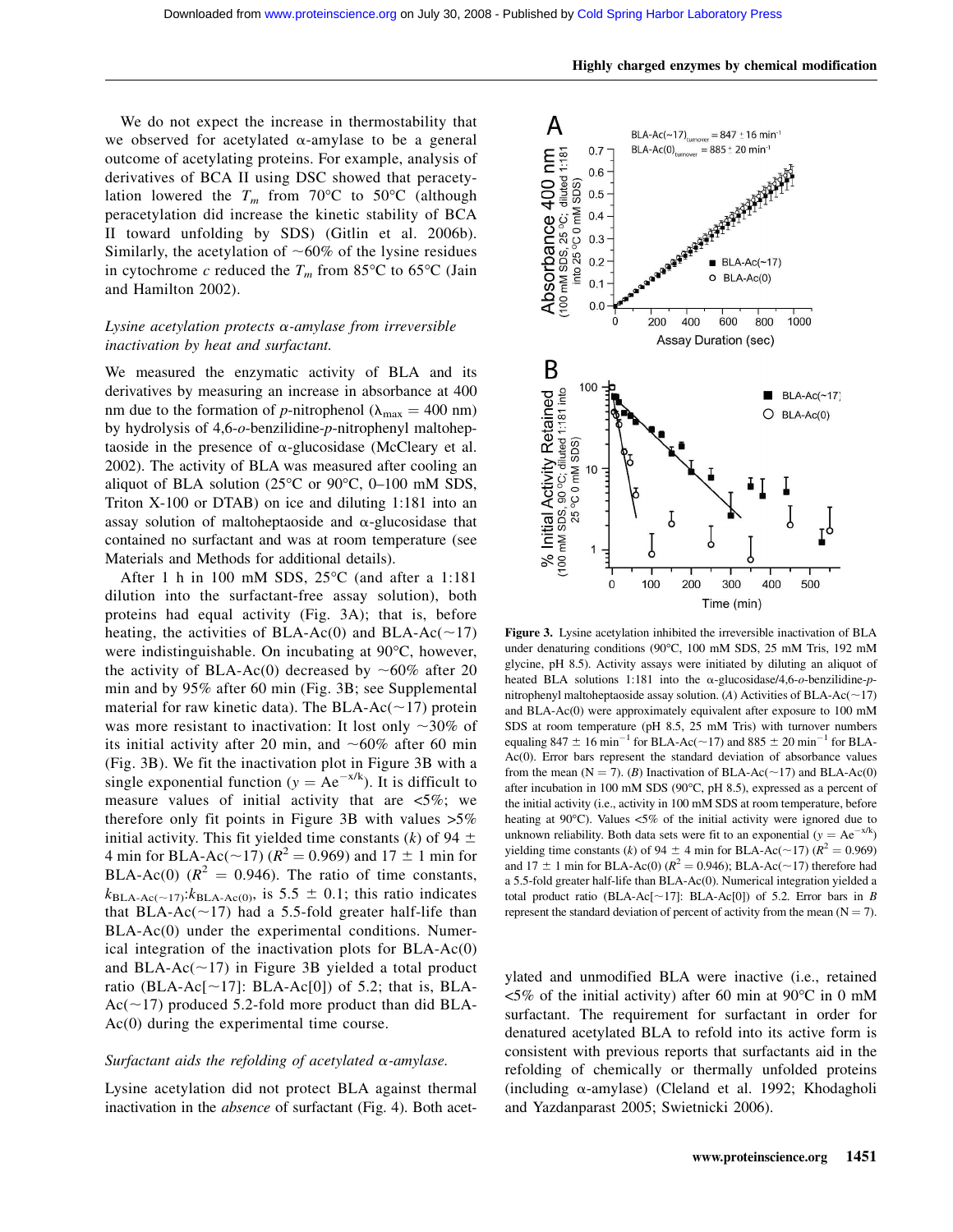

Figure 4. The protective effects of lysine acetylation against BLA inactivation in anionic (SDS), cationic (DTAB), and nonionic (TRITON X-100) surfactants. In the absence of detergent (denoted 0 mM detergent), both BLA-Ac(0) and BLA-Ac( $\sim$ 17) were almost completely inactivated after 1 h at 90°C. In the presence of 1 mM SDS, the BLA-Ac( $\sim$ 17) retained  $\sim$ 20% of the initial activity, whereas BLA-Ac(0) retained <5% of the initial activity after 1 h at 90°C. At 10 or 100 mM SDS, the percent of initial activity retained by BLA-Ac( $\sim$ 17) was nearly an order of magnitude higher than that of BLA-Ac(0). Both BLA-Ac(0) and BLA-Ac( $\sim$ 17) retained  $\leq$ 5% initial activity after exposure to 1, 10, or 100 mM DTAB for 1 h, 90°C. In 1–100 mM Triton X-100, BLA-Ac( $\sim$ 17) retained 45%–55% activity and the unmodified protein retained  $\sim$ 5% activity. Error bars represent the standard deviation of activity values from the mean  $(N = 7)$ .

Surfactant-mediated refolding is not completely understood, but one hypothesis is that the hydrophobic tail of the surfactant shields hydrophobic regions of the protein from aggregating with other hydrophobic polypeptides, and thus prevents irreversible aggregation and precipitation of the protein (Cleland and Randolph 1992; Lu et al. 2005). Surfactants are sometimes used in tandem with  $\alpha/\beta$ -cyclodextrins in order to increase the yield of refolding of thermally or chemically denatured proteins (Rozema and Gellman 1996; Daugherty et al. 1998). The mode of action in these tandem systems is thought to involve the binding of surfactant to the protein, followed by the stripping of the surfactant by the cyclodextrin (these tandem systems are even considered to be simple alternatives to conventional denaturation/renaturation methods for studying protein folding) (Otzen and Oliveberg 2001). The typical yield of recovered activity for thermally or chemically denatured proteins, when surfactant and cyclodextrins are used, is 50%–100%; excluding the cyclodextrin step, however, can result in recovery of only  $\sim$ 1% (Rozema and Gellman 1996; Daugherty et al. 1998; Khodarahmi and Yazdanparast 2004; Khodagholi and Yazdanparast 2005; Yazdanparast et al. 2005a,b). After 1 h under harsh conditions (90°C, 100 mM surfactant), up to 50% of the activity of BLA-Ac( $\sim$ 17) could be recovered (without cyclodextrins), whereas <5% of the activity of BLA-Ac(0) was recovered.

# Effects of surfactant charge on inactivation of acetylated  $\alpha$ -amylase

In order to investigate how the charge of the surfactant affects the inactivation of BLA, and in order to test further the hypothesis that electrostatic interactions between the surfactant and the polypeptide govern (at least in part) the rate of inactivation, we measured the activity of BLA after exposure to positively charged and neutral surfactants at three concentrations (1, 10, and 100 mM surfactant; Fig. 4). BLA-Ac(0) was completely inactivated after 60 min at 90°C in cationic, neutral or anionic surfactants at these concentrations (Fig. 4). The inability of BLA-Ac(0) to regain enzymatic activity when cooled and diluted from denaturing to nondenaturing concentrations of neutral, cationic, or anionic surfactant is consistent with previous studies involving chemically denatured a-amylase (Khodarahmi and Yazdanparast 2004; Yazdanparast et al. 2005a).

Acetylation did not protect BLA from inactivation in the presence of the cationic surfactant DTAB. Both BLA-Ac(0) and BLA-Ac( $\sim$ 17) retained <5% of the initial activity after heating in DTAB and dilution into the assay solution (which was at room temperature; Fig. 4). The low activity of BLA-Ac( $\sim$ 17) in DTAB might be due to favorable electrostatic interactions between the positively charged DTAB and the negatively charged BLA- $Ac(\sim 17)$  polypeptide. Several groups have shown that charged macromolecules, as well as charged surfactants, bind more favorably (kinetically or thermodynamically) to polymers (e.g., DNA or polypeptides) that have the opposite sign of net charge than to polymers with the same sign of net charge (La Mesa 2005; Liu and Guo 2007).

Lysine acetylation did protect BLA from inactivation in the presence of the neutral surfactant, Triton X-100 (Fig. 4), and the protection was slightly more pronounced in Triton than in the anionic surfactant SDS. For example, after 60 min at 90°C, BLA-Ac( $\sim$ 17) retained  $\sim$ 55% initial activity in 10 mM Triton, but only  $\sim$ 37% initial activity in 10 mM SDS. We hypothesize that the activity retained by BLA-Ac( $\sim$ 17) in neutral surfactant was greater than that in anionic or cationic surfactant because the neutral surfactant bound more weakly than the anionic or cationic surfactant. We note that in the presence of Triton, the difference in retained activity between BLA- $Ac(\sim17)$  and BLA-Ac(0) cannot be explained by differing electrostatic interactions between the two proteins and surfactant because TRITON is uncharged.

# Lysine acetylation does not affect the rate of inactivation by sodium perborate

We also explored the possibility that lysine acetylation might protect BLA from inactivation by sodium perborate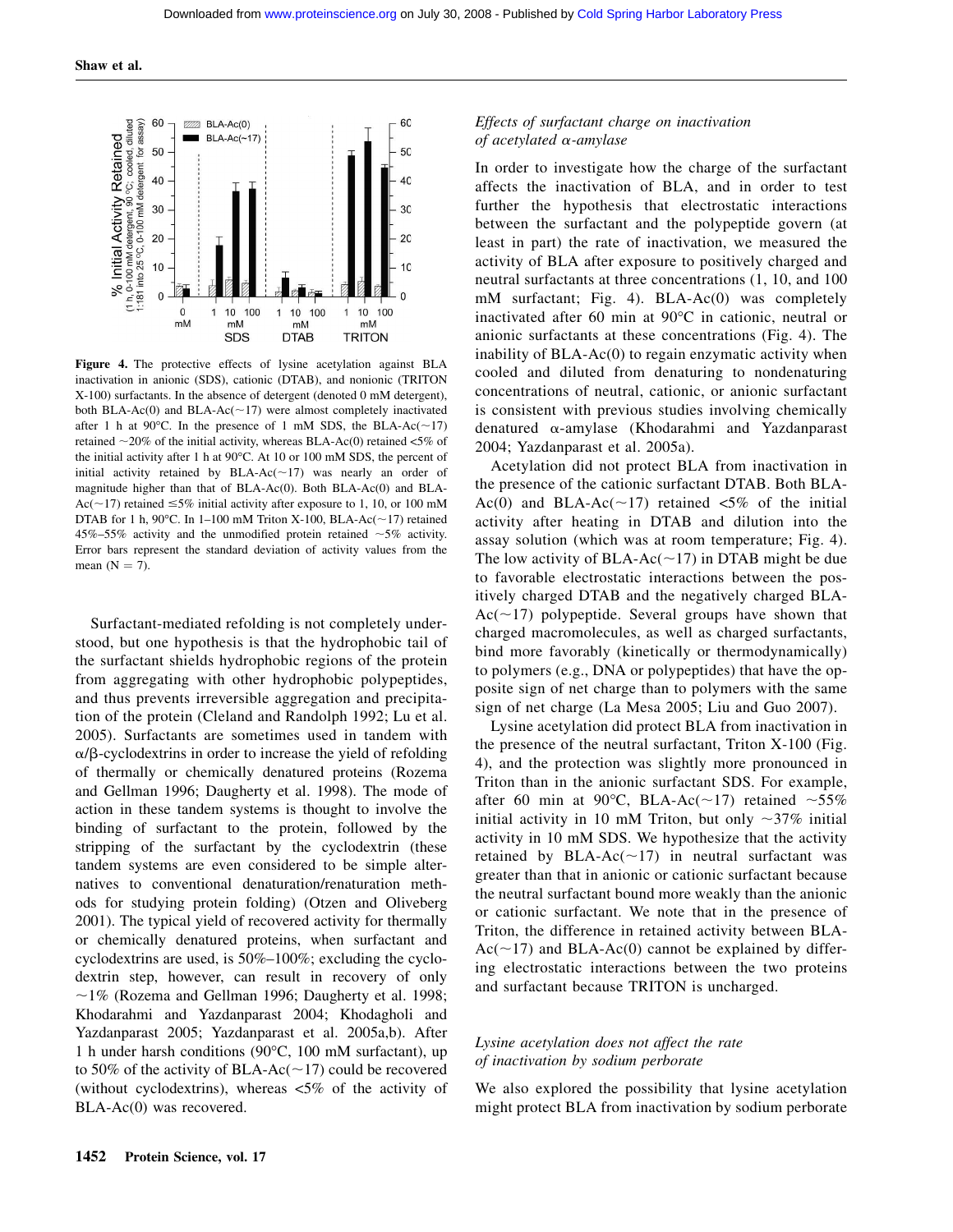#### Highly charged enzymes by chemical modification

(NaBO<sub>3</sub>), an oxidant used along with  $\alpha$ -amylase in many commercial and industrial processes. We found, however, that the kinetic profiles of inactivation for both BLA-Ac(0) and BLA-Ac( $\sim$ 17) were indistinguishable (Supplemental Fig. S2).

# Lysine acetylation inhibits the precipitation of  $\alpha$ -amylase

The acetylation of BLA also resulted in a decrease in its propensity to form insoluble aggregates. Supplemental Figure S3 compares the results of assays of the thermal aggregation of BLA-Ac(0) and BLA-Ac( $\sim$ 17) (see Supplemental material for experimental details). Aggregation was initiated by heating solutions of BLA at 90 $\degree$ C (9  $\mu$ M BLA, pH 8.5, 25 mM Tris, 192 mM glycine, 10% trifluoroethanol); aggregation was assayed by centrifuging protein solutions and measuring the absorbance of the supernatant. Supplemental Figure S3 shows that  $\sim 90\%$ of BLA-Ac(0) aggregated after 15 min at 90°C. In contrast, only  $\sim$ 15% of BLA-Ac( $\sim$ 17) aggregated after 15 min; after 200 min the amount of aggregated BLA-Ac( $\sim$ 17) had not increased and  $\sim 80\%$  of the protein remained soluble. We note that our result regarding the increased solubility of BLA-Ac( $\sim$ 17) is similar to the claims of Eriksen and Pedersen (N. Eriksen and G. Pedersen, U.S. Patent 5,286,404, Feb. 15, 1994); they claimed that the solubility of an engineered alkaline protease (Alcalase) could be increased by the acylation of its lys- $\varepsilon$ -NH<sub>3</sub><sup>+</sup>.

#### **Conclusions**

Acetylation of  $\alpha$ -amylase with acetic anhydride generated derivatives with high net negative charge, apparently without perturbing the structure of the enzyme, and without decreasing its enzymatic activity or thermostability. These derivatives of BLA have a net charge ranging from approximately  $-16$  to  $-19$  (at pH 8.5). The acetylation reaction is easily performed with stoichiometric amounts of acetic anhydride. The by-product of the acetylation reaction is acetic acid, and the acetylated lysine functionality is a common post-translational modification found in biological systems (Kim et al. 2002; O'Shea et al. 2005).

Lysine acetylation represents a useful method for increasing the net charge of  $\alpha$ -amylase and improving its resistance against irreversible inactivation; these changes may make it more useful in some applications in biotechnology. The methods that we described for  $\alpha$ amylase should be applicable to other proteins used in industrial biotechnology, especially those used in other enzyme–surfactant systems; for example, surfactants are being considered for use in the production of ethanol from lignocellulose sources such as soft wood or corn stover (Kaar and Holtzapple 1998), as well as in the degradation of paper-based waste (Kim and Chun 2004). In both of these processes, the presence of a nonionic surfactant (e.g., Triton X-100) can increase the activity of cellulase and inhibit the thermal inactivation of cellulase (Kaar and Holtzapple 1998; Kim and Chun 2004). Up to 60% of the production cost of fermentation of corn stover can come from the cost of the cellulase enzyme (Galbe and Zacchi 2002). Therefore, an inexpensive method for prolonging the activity of enzyme catalysts, such as the chemical modification method described here, might improve cost-sensitive industrial processes that involve enzymes (Kaar and Holtzapple 1998).

## Materials and Methods

# Chemical modification of  $\alpha$ -amylase

Heat-stable  $\alpha$ -amylase from *Bacillus licheniformis* (BLA) was purchased from Sigma as a lyophilized powder  $(\sim)5\%$  pure, Sigma Cat. No. A4551). Acetylated variants of BLA were prepared using protocols for the acetylation of other proteins (Gitlin et al. 2006c). Briefly, solutions of BLA (1.5 mg/mL or  $27 \mu M$  BLA, 100 mM HEPBS buffer, pH 9.0, 10.0 mL total volume) were allowed to react with various volumes of acetic anhydride (800 mM acetic anhydride in dioxane) ranging from 0 to 300  $\mu$ L; the pH of the reaction mixture was monitored with a pH electrode and kept at 9.0 by the addition of NaOH. We then dialyzed BLA proteins (both BLA-Ac( $\sim$ 17) and the nonacetylated BLA-Ac(0) control) against Tris buffer (25 mM Tris, 192 mM glycine pH  $8.5$ ,  $2 \text{ mM } \text{CaCl}_2$ ) using Slide-A-Lyzer dialysis cartridges (Pierce; 10,000 MWCO). For storage, protein solutions were adjusted to 10.8  $\mu$ M of BLA and stored at 4°C. The concentration of BLA was determined using UV-vis absorption spectroscopy with the extinction coefficient,  $\varepsilon =$  $137,000 \text{ M} \cdot \text{cm}^{-1}$  (280 nm).

#### Electrospray ionization mass spectrometry (ESI-MS)

Acetylated BLA proteins were analyzed with HPLC directly coupled to an electrospray ionization triple quadrupole mass spectrometer (API III Perkin-Elmer Sciex). During LC-ESI-MS the scanning range of the ESI-MS was set at 300–2300 m/z. The ESI-MS was calibrated by flow injection of a mixture of polypropylene glycol (PPG)  $\frac{425}{100}$ , 1000, and 2000 Da  $(3.3 \times 10^{-5}, 1 \times 10^{-4}, \text{ and } 2 \times 10^{-4} \text{ M}, \text{ respectively})$  in water/methanol  $(1:1, v/v)$  containing 2 mM ammonium formate and 0.1%  $(v/v)$ acetonitrile. Normal spectra were obtained by scanning at instrument conditions sufficient to resolve the isotopes of the PPG/NH<sub>4</sub><sup>+</sup> singly charged ion at  $m/z$  906 with 40% valley and with a 0.3-Da step size during data acquisition. Calculation of molecular masses from the series of multiply charged ions found in the spectra, and deconvolution of the ion series into a molecular mass spectrum, was achieved with the Bio MultiView computer programs (version 1.3.1 PE Sciex).

# Charge ladders and capillary electrophoresis

Charge ladders of BLA were made by reacting  $lys-\varepsilon-NH_3^+$ groups with increasing amounts of acetic anhydride as described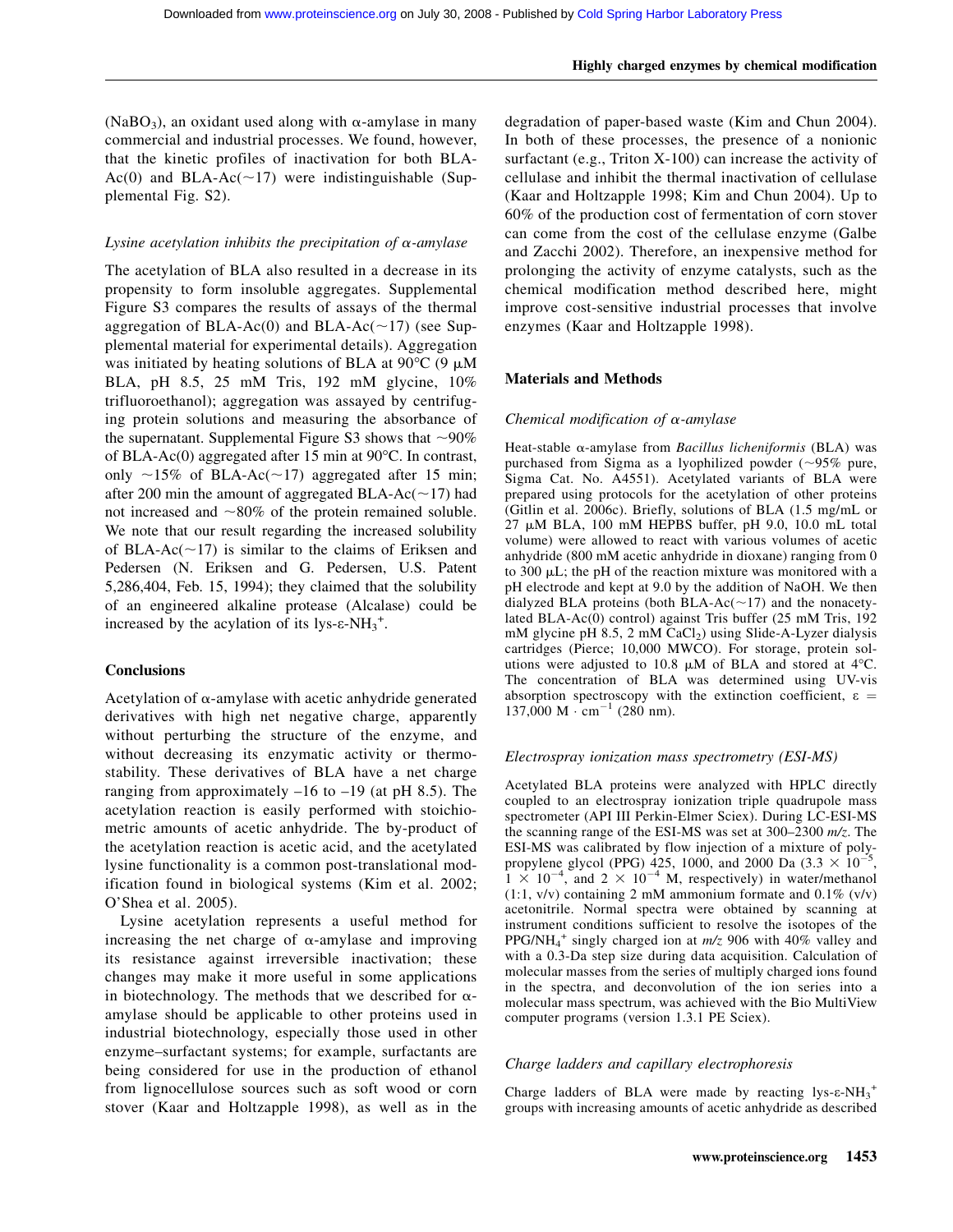above and also as previously described (Gitlin et al. 2006b). Solutions of BLA charge ladders were dialyzed against the running buffer before analysis. The neutral marker dimethyl formamide (DMF) was added to each sample  $(1 \mu M)$  in order to calibrate the electrophoretic flow during each CE experiment.

Capillary electrophoresis (CE) was performed on a Beckman Coulter P/ACE Electrophoresis apparatus that was fitted with a fused-silica capillary (length  $= 110$  cm; inner diameter  $= 50 \mu m$ ; Polymicro Technologies). Protein species were detected by absorbance at 214 nm. CE experiments were conducted for 1 h with an applied voltage of 30 kV. A Tris-Glycine buffer was used as the running buffer (10 mM Tris, 192 mM glycine, pH 8.5). This buffer is ideal for experiments involving capillary electrophoresis because it has a low absorbance at 214 nm, and has a low conductivity (which allows it to be subjected to high voltages without overheating the apparatus) (Hjerten et al. 1995; Righetti et al. 2000).

# Circular dichroism spectroscopy

Circular dichroism (CD) spectra were obtained on a JASCO J-7 spectropolarimeter. Buffer conditions were 0 and 3 mM SDS, 25 mM Tris, 192 mM glycine, pH 8.5. Mean residue ellipticities,  $\theta$ , (deg cm<sup>2</sup> dmol<sup>-1</sup>) were calculated by using the relation: [ $\theta$ ] =  $\theta_{obs} \times (MRW / 10 \times l \times c)$ , where  $\theta_{obs}$  is the measured signal (ellipticity) in millidegrees,  $l$  is the optical path length of the cell in cm,  $c$  is concentration of the protein in mg/mL, and MRW is the mean residue molecular weight (molecular weight of the peptide divided by the number of amino acid residues).

#### Differential scanning calorimetry

Differential scanning calorimetry (DSC) was carried out on a VP-DSC instrument (MicroCal) with a scan rate of 1°C/min. Acetylated and unmodified BLA samples ( $\sim$ 10  $\mu$ M; pH 7.4, 10 mM phosphate) were degassed prior to analysis. Raw DSC data were smoothed and deconvoluted using Origin 5.0 (MicroCal). Phosphate buffer was used for analysis of BLA with DSC (instead of Tris buffer, which was used for all other experiments). Tris is often avoided in experiments involving DSC because the buffering capacity of Tris is more dependent upon the temperature than other buffers (e.g., phosphate or acetate).

# Thermal inactivation of  $\alpha$ -amylase in the presence of detergent

Stock solutions of BLA-Ac(0) and BLA-Ac( $\sim$ 17) (20 µL, 10.8  $\mu$ M BLA, 25 mM Tris, 192 mM glycine, pH 8.5HHHHhhh) were diluted 1:25 into 480  $\mu$ L of surfactant solution (1, 10 or 100 mM surfactant; 25 mM Tris, 192 mM glycine, pH 8.5). The three surfactants used in this study were the anionic surfactant sodium dodecyl sulfate (SDS), the nonionic surfactant Triton X-100, and cationic surfactant dodecyltrimethyl ammonium bromide (DTAB). Solutions of BLA were then heated at 90°C in closed microcentrifuge tubes using a Peltier-effect heating device. At various times, up to 520 min, microliter-scale aliquots were removed, cooled on ice for 2 min, diluted 1:181 into the activity assay buffer  $(50 \text{ mM maleic acid}, 1 \text{ mM CaCl}_2)$ , 50 mM NaCl, NaN<sub>3</sub> 0.005% w/v, pH 6.67, room temperature; Megazyme, Inc.), and the activity of BLA was measured as described below. To determine whether any loss of activity was reversible, the solutions of BLA were cooled to 25°C for 1 h at

#### Measurement of  $\alpha$ -amylase activity

All reagents used for measuring the activity of BLA were purchased as a kit from Megazyme, Inc. (product number: KCERA). The activity of BLA was determined by measuring the increase in absorbance at 400 nm, resulting from the hydrolysis of blocked 4,6-o-benzilidine-p-nitrophenyl maltoheptaoside (by BLA) and the subsequent hydrolysis of the resulting oligosaccharide (by  $\alpha$ -glucosidase) to yield glucose and p-nitrophenol ( $\lambda_{\text{max}}$  of p-nitrophenol = 400 nm;  $\epsilon$  = 18,290  $M \cdot cm^{-1}$ ). Enzymatic assays were initiated by combining 90  $\mu$ L of solution "A" (thermostable  $\alpha$ -glucosidase, blocked *p*-nitrophenyl maltoheptaoside, pH 6.73) with 90 mL of solution ''B'' (100 mM maleic acid,  $2 \text{ mM CaCl}_2$ , 100 mM NaCl, NaN<sub>3</sub> 0.01%) w/v, pH  $6.58$ ) followed by the addition of 1  $\mu$ L of BLAsurfactant or BLA-perborate solution (final assay conditions: 50 mM maleic acid, 1 mM CaCl<sub>2</sub>, 50 mM NaCl, NaN<sub>3</sub> 0.005% w/v, pH 6.67, room temperature). This mixture was immediately loaded into a cuvette for measurement by UV-vis spectroscopy. Spectra were collected at 10-sec intervals for 1000 sec.

#### Electronic supplemental material

Supplemental data are available online (at http://www.protein science.org/supplemental) including: the results of proteolytic digestion of BLA-Ac( $\sim$ 17) with trypsin and elastase and the sequencing of BLA-Ac( $\sim$ 17) with ESI-MS/MS; raw kinetic plots of the inactivation of BLA- $Ac(0)$  and BLA- $Ac(17)$  by heat and surfactant; kinetic plots of the inactivation of BLA-Ac(0) and BLA-Ac(17) by sodium perborate; aggregation assays for BLA-Ac(0) and BLA-Ac(17). A Materials and Methods section that describes these experiments is also included online.

#### Acknowledgments

The authors acknowledge a National Institutes of Health Grant for Financial Support (GM051559). The authors gratefully acknowledge Debby Pheasant of the Biophysical Instrumentation Facility (Massachusetts Institute of Technology) for technical assistance operating the DSC instrument. B.F.S. thanks an NIH Ruth Kirchstein National Research Service Award (GM081055) for post-doctoral support; G.F.S. acknowledges support from the Bourse Lavoisier Générale du Ministères des Affaires Etrangères Français.

#### References

- Basak, S.K. and Ladisch, M.R. 1995. Correlation of electrophoretic mobilities of proteins and peptides with their physicochemical properties. Anal. Biochem. 226: 51–58.
- Carbeck, J.D., Colton, I.J., Anderson, J.R., Deutch, J.M., and Whitesides, G.M. 1999. Correlations between the charge of proteins and the number of ionizable groups they incorporate: Studies using protein charge ladders, capillary electrophoresis, and Debye-Huckel theory. J. Am. Chem. Soc. 121: 10671–10679.
- Chiti, F. and Dobson, C.M. 2006. Protein misfolding, functional amyloid, and human disease. Annu. Rev. Biochem. 75: 333–366.